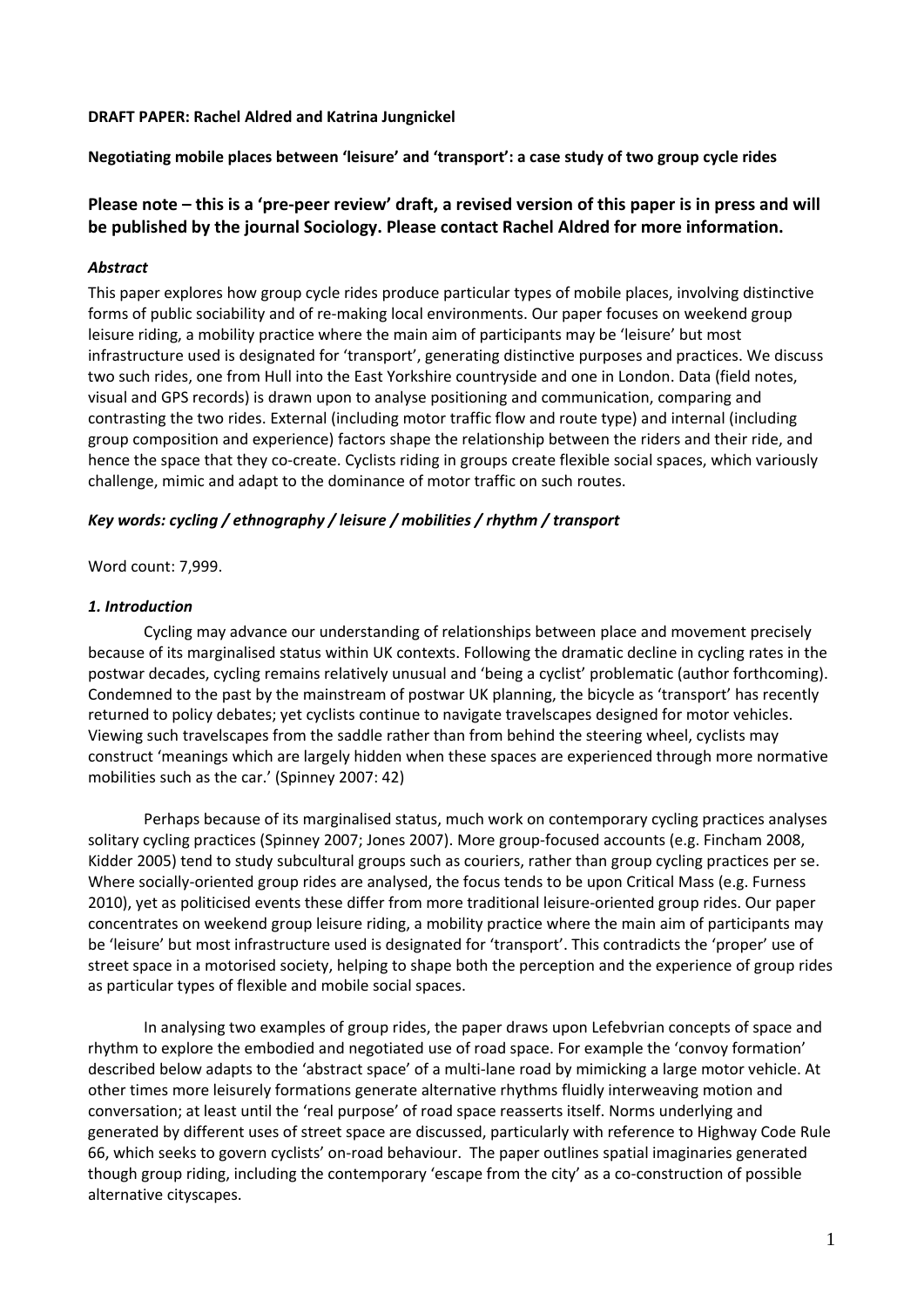#### *2. Place, mobility, rhythm*

Current work within the sociology of mobility (e.g. Urry, 2007; Fincham, McGuinness and Murray, eds. 2010) has deconstructed the apparent opposition of 'place' to 'movement'. Reacting against Augé's (1995) concept of 'non‐place' as produced through (motorised) movement, mobilities theorists have considered ways in which movement may *constitute* place. The construction of place is embodied and kinaesthetic; how we feel and sense different sorts of mobile places helps to shape what they mean to us (Gartman 2004; Jones 2005; see also Freund and Martin 1994; Wickham 2006).

The relationship of places to mobility practices may be approached through the core themes of place, space and (more recently) rhythm. In a foundational text Lefebvre (1991) describes three ways in which space is socially produced; through spatial practices, through spatial representations, and through 'representational space'. These are associated respectively with practice, perception, and imagination (Tonkiss 2005). Separating these moments allows us to consider the representation of practice both to what [i](#page-11-0)s perceived (for example, the 'invisibility' of the cyclist within motorised space<sup>i</sup>) and what is desired or imagined. The spatial organisation of mobility forms part of a broader 'socio‐spatial imaginary and outlook' (Shields 1999: 146), within which group rides struggle for social legitimacy as a practice, while providing participants with a distinctive means of perceiving ('real' and imagined) places.

Lefebvre sees space as constantly contested, with dominant and subordinate groups seeking to represent, use, and imagine spaces in contrasting and clashing ways. Hence, struggles for space are simultaneously struggles for identity and recognition. Groups and classes 'can not constitute themselves, or recognize one another, as 'subjects' unless they generate ... a space' (Lefebvre 1991: 416). We might link this to distinctive properties of mobility objects in use. Freund and Martin (2007:41) describe cars as 'mobile gated communities' generating hostility towards outsiders as potential threats or obstacles. While there are other modalities of car use, this prominent trope is reinforced by advertisements (Paterson 2007). As a form of automobility (Böhm et al 2006) cycling, like driving, can generate competitiveness and disregard for others. However, this is to some extent limited by the greater open‐ness (and vulnerability) of the cyclist to her environment and others within it (author 2010).

Lefebvre (1991) categorises ways of ordering of space through their congruence or otherwise with unequal social relations and the operation of power and resistance. He makes a distinction between concrete and abstract space; the latter tied to absolutist renderings of space by architects and planners, frequently in the service of capital. Concrete space is space‐as‐lived, with the body as a potential site of resistance to abstract space (frequently made manifest violently through the bulldozer). Road violence could similarly be seen as the violent imposition of abstract space upon recalcitrant bodies. Through subordinated practices such as cycling (or walking, or skateboarding) we might find people calling up different representations of space, and different visions of possible public spaces (Khan 2009). These different visions may be connected to 'making space' for different actual or potential social identities.

Mobility and place are co-produced through rhythm (Lefebvre 2004, Edensor 2010). '[A] mobile sense of place is shaped by the mode and style of travel' (Edensor 2010: 6), varying depending on the context of the mobility practice. For car travel, one might contrast the individual drive with the family drive; interactions with one's environment would be structured differently over time in different cases (Barker 2009). Or one might look to British popular music culture in the 1990s and consider the convoy approaching a 'rave'. Although car occupants may not be able to speak directly to fellow participants, the convoy – unlike the everyday queue – has a coherent identity and rhythmic motion as it makes its way into the rural unknown, communication and a sense of shared excitement binding it together.

Through bodily discipline and training, rhythms (whether the tiny regular movements of the driving body, or the more energetic rhythms of the cyclist) may become 'second nature' for regular practitioners. During research, the demands placed on the researcher's body can highlight the skill required to produce 'natural rhythms' (c.f. Hensley 2010). Riding tandem with the Hull and East Riding Institute for the Blind was for us such an experience as we became painfully aware of the fragility of balance. For the novice tandem rider approaching traffic lights, the sight of the amber causes dread as the slowing bicycle begins to sway.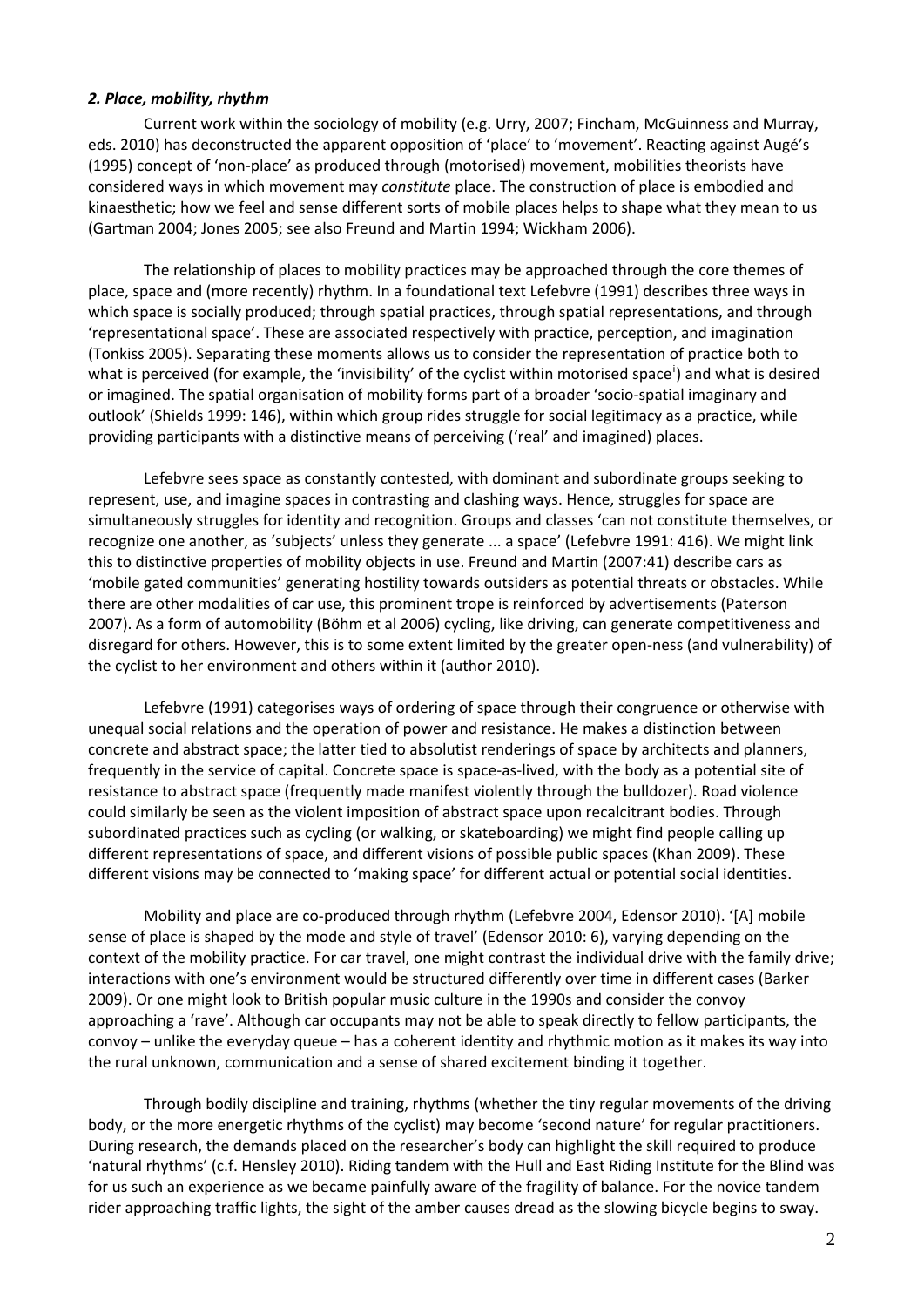This experience then enabled a more empathetic understanding of the experience of novice *bicycle* riders, observed during later fieldwork.

Rhythms may be linear or cyclical, with journeys constituted by different rhythmic patterns. Regular journeys by foot or by bicycle may create sensory connections to changing seasons, through sight, smell, feel, and sounds as leaves drop, ice forms, flowers bloom, and birdsong changes. Yet the route and the stopping and turning points along the way may remain 'the same' year-round. Spinney (2007) argues that cyclists' experience of place is one in which vision plays a relatively equal role alongside hearing, smell, and feel, whereas on a bus, for example, vision becomes far more primary and observing takes place in a more leisured, less directional manner. The design of the bicycle and the type of journey combine with other person- or place-related factors to produce place as experienced by the cyclist in motion. On group rides, participants additionally attempt to synchronise riding rhythms while managing other potentially clashing rhythms of the road.

Rhythms are intimately related to power, instantiated and resisted through the clashes and coproduction of rhythm and counter‐rhythm (Spinney 2010). There are continually 'overt and tacit struggles … not only over what counts as legitimate entitlement to public space, but also the conditions of that entitlement' (Brown 2010:11). 'Legitimate' entitlements are frequently unremarked on and normalised; but when spatial codes are transgressed, disciplinary reactions may be evoked. When negotiating road space, users are never far from such conflict, particularly when groups and practices are constructed as already lacking contextual legitimacy. Studying marginalised practices can help develop an understanding of such processes and ways in which dominant rhythms are co-produced and/or contested.

### *3. Researching group rides*

Group rides are diverse. Some are so fast that riders will not converse with each other until the ride has stopped; others (like those discussed here) are leisurely and seek to create a sociable space during the ride itself. Cross‐overs (sometimes associated with couriers: Fincham 2008) include alleycats, informal races with light-hearted competition. Cultures and experiences relating to sporting rides are covered within the sport literature, often with a focus on professional events (Dauncey 2003). Yet more leisure‐oriented rides are less frequently discussed; a rare example is O'Connor and Brown (2007), who use focus groups to examine the crossover between sport and leisure riding among 'Weekend Warriors'. As Spinney argues, the 'preconception of what cycling should and should not be has resulted in a dearth of research relating to cycling as a form of urban leisure' (2009: 9).

More academic attention has focused on a politicised group ride: Critical Mass (CM). CM is a monthly series of mass bicycle rides seeking – among other things – to make cycling visible (Blickstein and Hanson, 2001; Furness, 2010). Masses take place in over a hundred cities and CM has been seen variously as 'a protest, a form of street theater, a method of commuting, a party, and a social space' (Blickstein and Hanson 2001: 352). CM is the subject of intense debate, with some cyclists celebrating its existence (e.g. Carlsson 2002) and others criticising it (Pettinger 2008). Many CM riders believe that they are 'challenging the harassment and violence they ordinarily face alone' (Horton 2006: 55), even bringing an alternative society into view through a temporary transformation of the cityscape.

Compared with sport or political rides, contemporary leisure rides do not figure prominently in the literature on cycling practices. In Furness's (2010) book this type of ride appears in the historical section, separate from his focus upon contemporary political practices. Yet many do still participate in group rides and analyses of the histories of such rides may help to contextualise their practices. Continuities remain: traditions of cycle tourism are updated and reproduced through speaking tours and books such as Cliff Pratt's, a famous Hull cycle tourer and businessman (Pratt 1994). Cycle tourists may now share information on the internet and material including photos, videos, and maps may be shared about group rides through ride reports. As in the past, the meaning of rides and cycle tourism are constructed with reference to this broader flow of information shaping the meaning of the 'gaze' exercised by the group rider.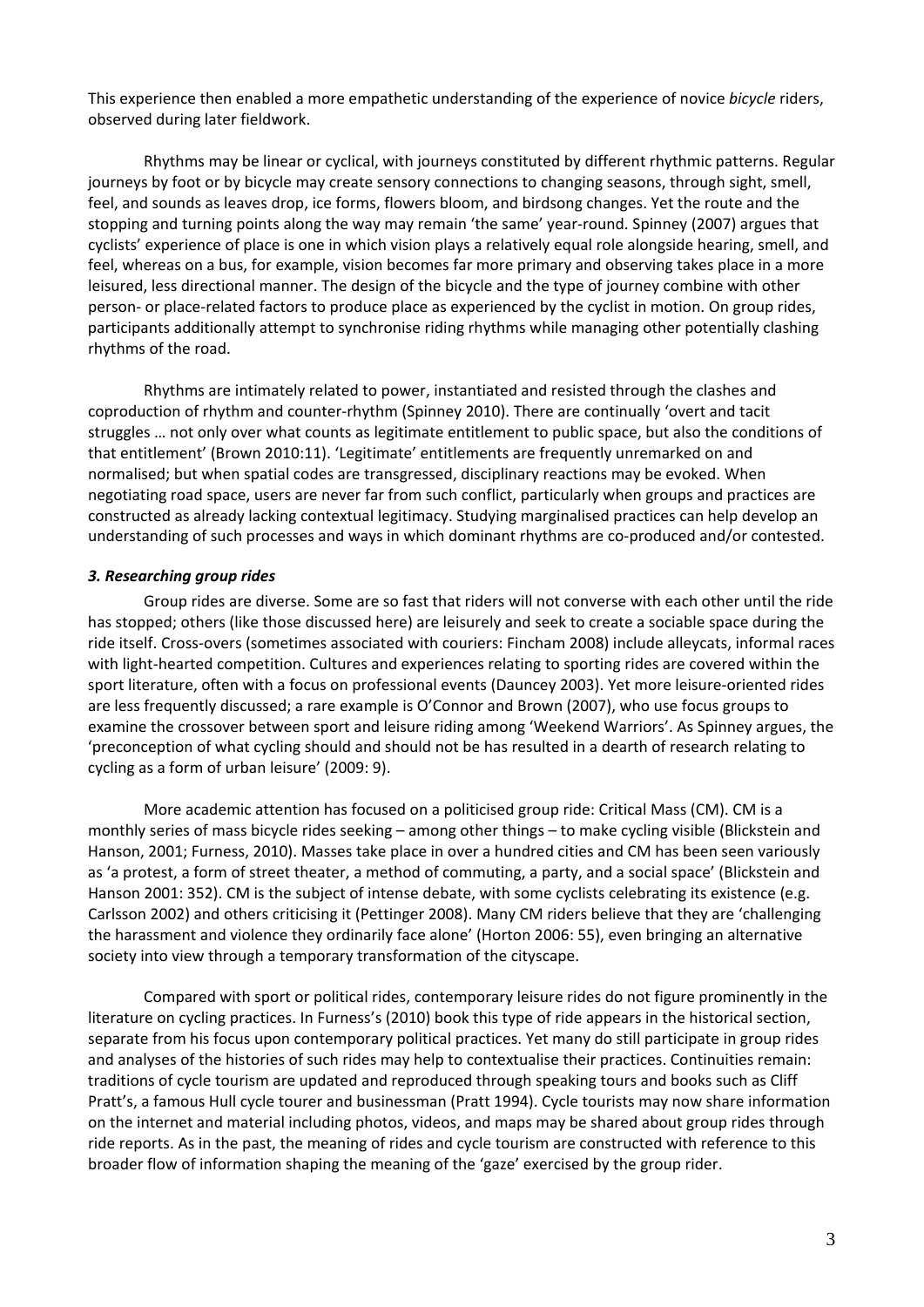Furness (2010) describes how early cycle tourists sought a healthful escape from the city, a space constructed as poles apart from crowded city or suburban streets (see e.g. Pratt 1994). While the 'escape from the city' may remain important for contemporary group rides, relationships between the city and the countryside have changed dramatically over the past century. In the UK, motor vehicle traffic is now a major cause of city air pollution and traffic levels in the countryside are high, as motor touring has largely replaced touring by cycle and/or public transport. Sixty years ago British cycle tourists were allocated 'special' train services; now, the lack of cycle space on trains is a common complaint and riders may no longer be assured of a tourist's welcome (BBC 2010). On the other hand, there is a greater acceptance of urban areas (including green space and non‐motorised corridors) as touristically 'interesting', so rides may explore potentially more accessible urban areas, particularly when starting within an urban centre. Here the contemporary 'escape from the city' may be about co-constructing alternative cityscapes.

Other writers have analysed cycle tourism as potentially challenging dominant forms of tourism and the tourist gaze. Oddy (2007: 110) argues that the touring cyclist's 'slow pace and freedom of movement in relation to that of even a motorist might predicate against the processed, controlled model that Urry sees because of mass transportation systems and leisure culture of the present day.' Similarly Cox (2008) describes cyclotourism as promoting engagement rather than detachment, by virtue of the multi‐ sensory involvement of the cyclist with his or her surroundings, creating distinctive phenomenologies of cycling. Here we extend this approach to consider group processes and group rides as a form of collective leisure in a context where tourism has become more usually based around the couple or family. Additionally, Cox's paper focuses upon cyclotourism within a landscape 'other' to the touring cyclist's everyday world; whereas in our cases cycle tourism is relatively local, creating distinctive dynamics of dis/connection.

While informed by historical narratives of cycle tourism, the contemporary group ride exists in a different context. The widespread presence of automobiles in country as well as city reminds rural riders they do not have priority access to the countryside and the perception of 'nature'. Group leisure cycling, despite its long and 'respectable' history, may be perceived as distinctively problematic precisely because riders are not using the road for 'proper' transport purposes. They may be particularly vulnerable to 'pedaling hatred' (Emilson 2010); Midgeley's *Times* article (2009) rails against '[t]he type [of cyclist] that rides three abreast on the road letting no one [i.e., no motorist] get past yet screams at you for being a 'road hog'.' Rule 66 of the UK Highway Code tells cyclists to 'never ride more than two abreast, and ride in single file on narrow or busy roads and when riding round bends' (Department for Transport 2007). While a normative 'should' rather than a legally‐backed 'must', Rule 66 expresses widely held views that cyclists should prioritise allowing motorists to pass; hence, taking up as little as possible space on a narrow road, even when there are currently no cars on that road.

Rule 66 lies within an instrumental understanding of road space which positions leisure and sport as inappropriate practices for urban environments. Within this paradigm cycling may be (grudgingly) accepted as a subordinate form of transport (see author 2011); yet practising leisure, play, or sport on a road remains firmly out of place and threatening to an instrumental outlook (see e.g. BBC 2009; Emilson 2010). Playing on the street, in the words of road injury database Stats19, is 'dangerous action' (DfT 2004) in more ways than one. Group rides do not clearly fit established categories of activity and must create paths through the complex, clashing, and shifting rhythms of a motorised streetscape. Individual commuting cyclists may improvise rhythms that mimic as well as subvert motorised city traffic (Spinney 2010). So, what about the rhythms of the group ride, where purposes and practices differ from the normative in such distinctively different manners? How do group rides adapt to, mimic, or challenge the rhythms of the motorised streetscape?

### *4. Methodology*

The data discussed here comes from [details of project deleted]. The project focuses upon practices of 'everyday cycling' while including the study of organised events and groups related to cycling in our case study areas. This article discusses two examples of group rides from two case study areas: Hull and Hackney. We have attended other rides including tandem rides, children's rides, alleycats, and Critical Mass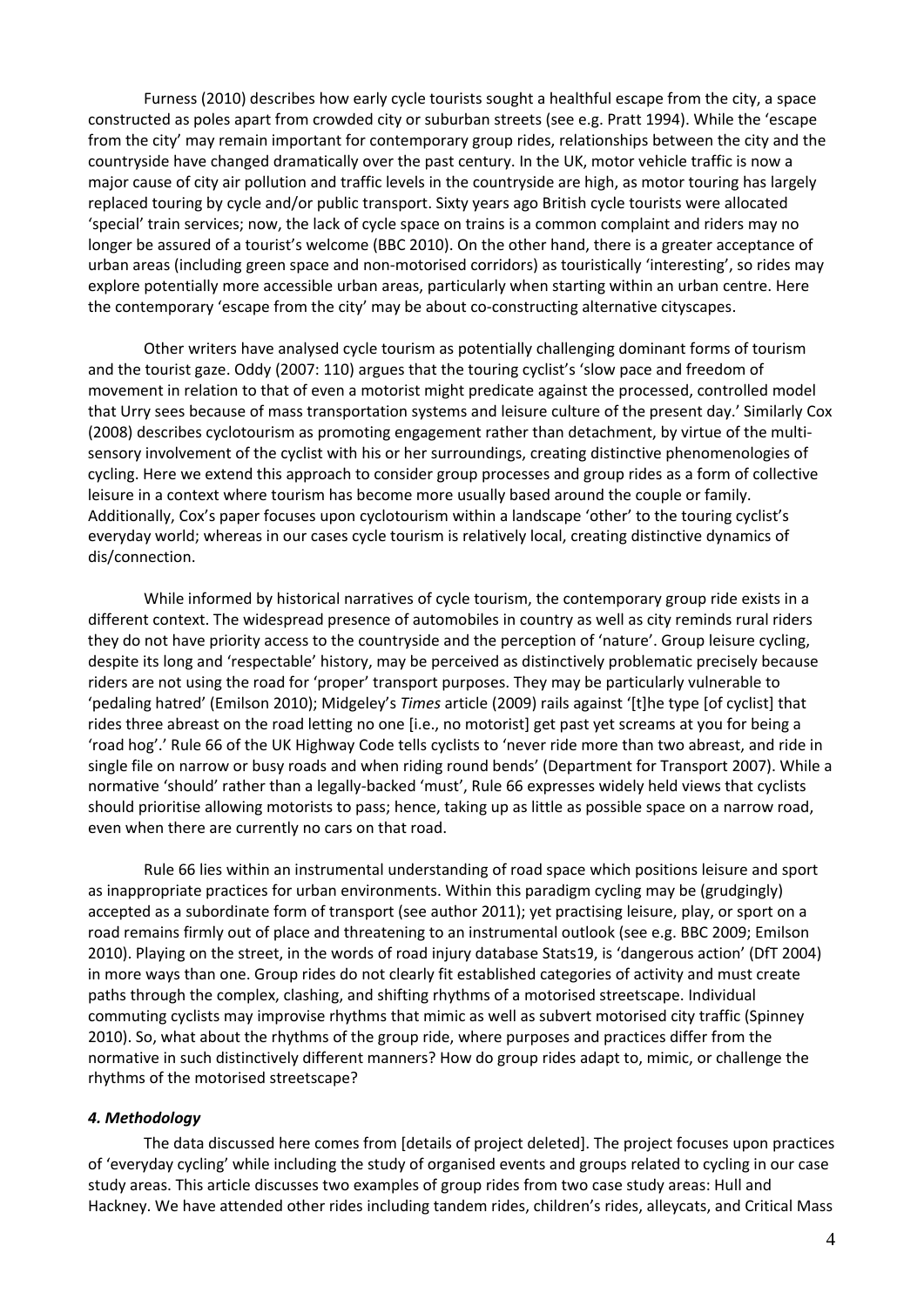cycle rides; these experiences inform the discussion here. However, these two rides were selected because they are 'ordinary': relatively gentle rides with no pre‐registration, open to all (although aimed primarily at adults) with most of the route on‐road. As with O'Connor and Brown's (2007) 'slower bunches' racing is not encouraged; the group travels together and gaps are frowned upon and remedied. In other respects (the terrain, participants' clothing, the age and demographics of the group and its history) the two rides differ.

The paper is informed by a series of interviews: in 2010 approximately 60 with 'everyday cyclists' (most not participants in organised cycling events) and approximately 15 with 'stakeholders' involved in cycling policy or cycling organisations. We also draw upon our own knowledge of the everyday contestation for space involved in cycling in the UK, as do many participants in group rides. Unlike in countries such as the Netherlands, where a different political settlement led to cycling being regulated and provided for alongside other modes of transport, in the UK cycling remains liminal and contested. Despite the promotion of cycling by policy‐makers frequent struggles remain over the right to street space and the general legitimacy of cycling (Horton 2007). Rebellious subcultures have resulted: bicycle messengers cultivate a distinctive bicycle subculture exceeding the limits of the working day (Fincham 2008).

Group leisure rides may seem innocuous and far removed from such struggles; and indeed many UK cycle campaigners would see it as self‐evident that group rides and political action are if not actually opposed, certainly separate. To some extent this is true (and in Hull, group rides attract different people to those involved in cycle campaigns); but on the roads groups must deal practically with struggles over public space and its purposes, a struggle with which campaigners engage on a more explicit level. Despite this, group rides frequently appear problematic to non‐participating cyclists. In our interviews with 'everyday cyclists', a majority said they did not or did not wish to participate in existing group rides, often saying such rides were too long or too fast for them, or that they did not have or did not want to use the specialist equipment (e.g. Lycra clothes) that they felt were required. Yet cycling as play remains seductive: the same interviewees frequently said that they liked the *idea* of sociable and slow group rides.

While practice is fundamental to their existence, we do not view organised group rides as pure improvised practice. Group members regulate the rhythms and conduct of rides using written and unwritten codes including relatively abstract rules. The UK's national cyclists' organisation CTC produces a *Guide to Cycling With a Group* (CTC, undated) with tips including advice on clothing and communication. Group rides can be perceived to be exclusive, and we have encountered people who said that they did not feel welcome on specific rides. However, here we consider the sociability and place-making characteristics of group rides, acknowledging that while rides may represent alternative public spaces these, like more normative public spaces, may not always be inclusive.

### *5. Ride 1: C ride through the Wolds*

This was a Hull and East Riding CTC ride from Hull up through the Yorkshire countryside, starting at Cottingham. With the exception of several short stretches on 'A' roads, the ride stuck to unclassified roads for most of the fifty-mile journey and the terrain was largely flat.

'C' rides (the easiest category) attract a different group of participants to 'A' or 'B' rides; rather than people putting their 'heads down' we were told that the group likes to go slowly and spend time talking. While the rides are advertised as open to all, people were surprised to see us, not just because we were strangers but because we did not fit the group's demographic (mostly over 60) or style:

Everyone is attired in cycling wear and riding high‐end touring or audax bikes with various new and traditional touring bags attached. All, bar two, are wearing helmets and everyone is in cycling padded shorts with leggings or full trousers. They all wear waterproof jackets or cycling jerseys. There is a significant amount of hi-vis – two tabards and a few full yellow jackets. (Field notes, Author 2).

While everyone was friendly and welcoming, there was anxiety about whether we would cope, as the group could not easily read our style or bicycles (we were asked whether we cycled regularly). While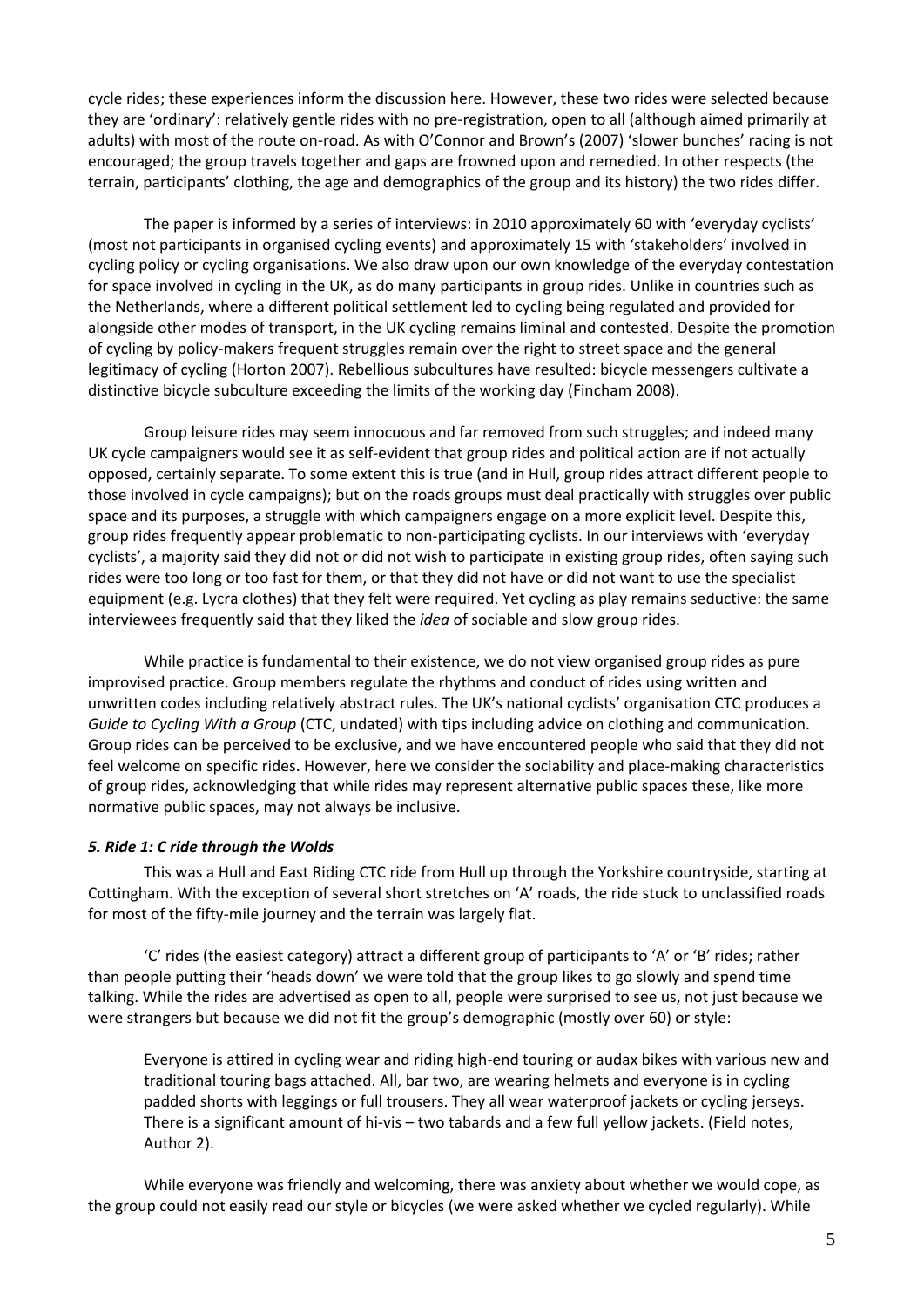the ride turned out to be quite gentle and sociable, something relatively new and challenging was the ongoing communication between riders about the road, obstacles and oncoming motor vehicles.

Riders keep in a close group. Occasionally a pair or three will get ahead and then we stop at a major intersection and regroup. John generally keeps the core group at an even pace. Riding close to the wheel of the rider in front largely protects us from the minor headwind. It also means information about upcoming road conditions is essential as visibility is limited. To deal with this issue, like a peloton, members use a combination of voice and hand signals. (Fieldnotes, Author 2)

There is communication between the whole group – there are signs for 'potholes' – pointing and wiggling one's hand – while people call out 'car up' (car behind) and 'car down' (car coming towards us). (Fieldnotes, Author 1)

This communication continued at the same time as verbal conversation in twos or threes. The group was close, long-established and well used to the system. As the country roads were frequently potholed constant communication was important. Passing information back (or sometimes forward) was something others did almost without thinking, but which – as new group members – we found more difficult. People were aware of each other's preferences and abilities and the ride took account of these.

There seems to be an enormous store of knowledge among the group, keeping the ride going and supporting those who were slower (e.g. Suzy doesn't like downhills so she will go to the back and people will wait for her at the bottom, not rushing off when she catches up). Tony very kindly tells me when I am flagging that 'in this group, people don't mind waiting for you' and just to say if I want to stop. (Fieldnotes, Author 1)

The knowledge held by the group included in‐depth knowledge of the local area. Every ride has a leader, a role that carried the expectation that this person would expertly guide the group to and from their destination, staying at the front. Many Hull ride leaders can guide a ride without the use of maps and improvise where necessary (on a later ride to the York Rally the route was interrupted by construction works on a bridge and the leader proposed a number of alternative routes).

Rhythms changed often, in response to conversations, questions, cars, the road surface and who was managing/leading and following up the group. Movement between the cyclists was fluid and smooth, responsive to external factors. A pair would be talking; someone nearby would overhear and add something and people would swap positions to choreograph a new discussion. Talking with cyclists for 4‐ 6hrs at a time is an intimate experience, which may help explain why the group was at first surprised by our 'intrusion'. We learnt much about the childhoods, families, travels and future plans of people on the ride. As a result of this entry into the sociality of the group we were welcomed to join future rides.

Generally there were two broad types of formation during the ride; firstly that used on quiet lanes, where people cycled two abreast (unless a car was coming, in which case riders moved out of the way to allow it past), and secondly that used on busier roads, where the ride shifted into a single file formation. The formation adopted on busy roads was more similar to everyday solitary cycling; keeping near the left, out of the way of motor vehicles, silently pedalling. When the volume of motor traffic lessened, the ride became sociable again.

On the quiet roads it mostly does feel like cyclists' territory and clearly people value the feeling of safety as well as the companionship (sometimes involving 'shared misery' as Alan puts it, in the Winter!). Where cars speed along these roads people mutter 'Eeejit!' to each other. However on a few stretches of A and fast B roads it's different; people largely move into single file and cycle quietly and near the kerb. This is car territory and it's unhappily accepted that the cars zoom past us at 50 mph. On these roads there seems to be much less tolerance of us; although when we all signal and move into a right turning position then it does feel relatively ok. (Fieldnotes, Author 1)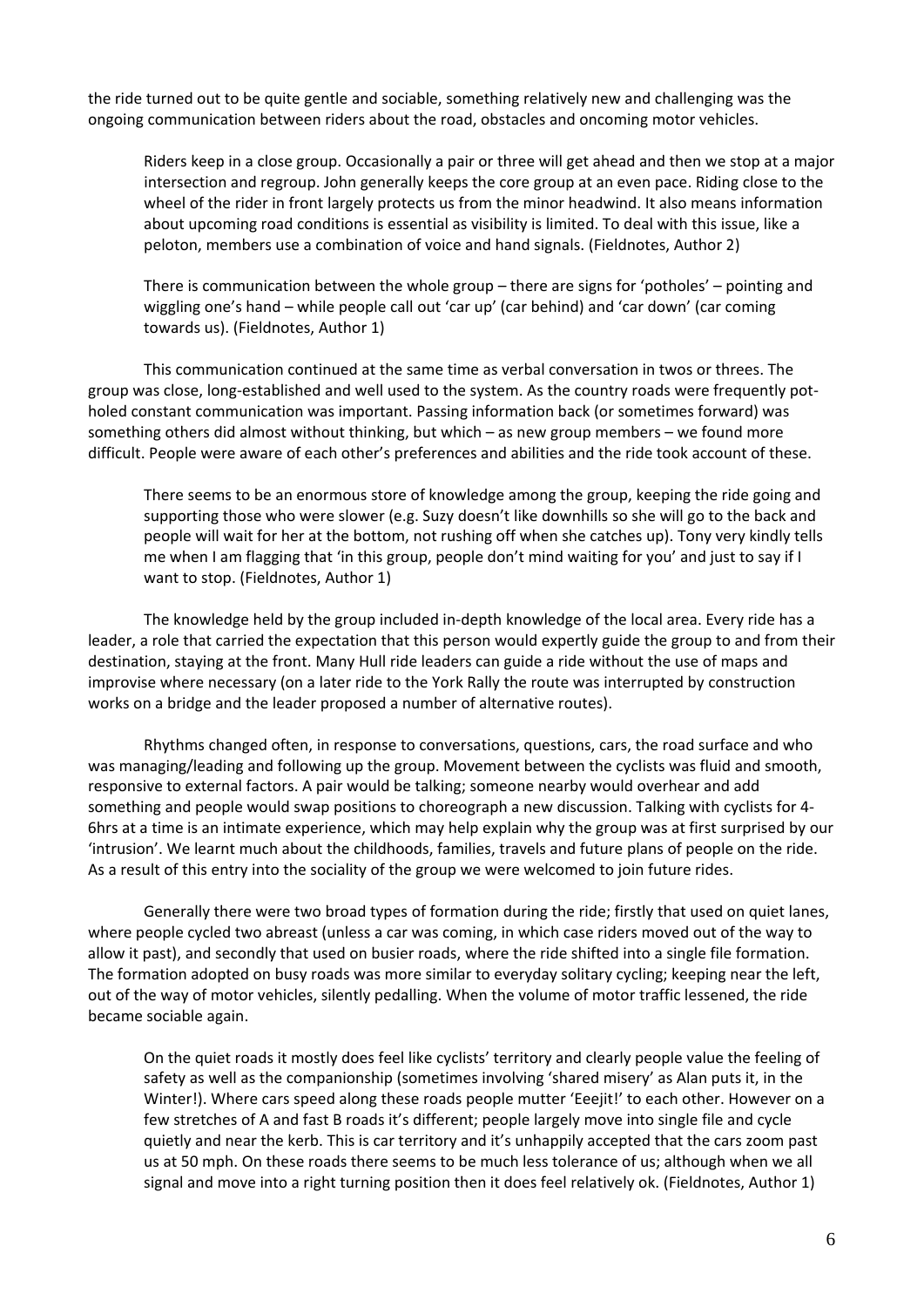On the quiet and narrow country lanes that made up the majority of the riding time, it was easily possible to ride two abreast. Space is claimed for the sociable ride although on a relatively contingent basis where the space and practices of others allow it; riders move out of the way of cars before then taking up the lane again. The extent to which a space of representation can be carved out remains bounded by representations of space, materialised both in road space itself and in the norms and expectations of what such spaces are for and how particular users should behave within them. However, despite the riders' flexible approach rhythms still clash particularly on major roads: on crossing such a road we were cut up by an impatient motorist.

For reasonably fit people, cycling through a flat landscape at ten or twelve miles per hour allows time to observe the immediate environment. The quiet lanes running alongside fields, copses, and small villages provided tranquil surroundings reminding riders of their youth. Many know this area well and could easily find their way through the Wolds on minor roads. The ride most obviously presented an opportunity to escape the city for the countryside, but also represented access to a lost past. The Hull area has a long cycling history, and the ride reminded participants of a time when cyclists regularly occupied the road in large, sociable groups. This connection is embodied in the group's magazine, *The Woldsman*, whose title recalls an earlier incarnation from the heroic age of cycle touring. Today's group rides are similarly embedded in local social networks involving cafes and pubs, which provide pre-arranged refreshments and where non-cycling members (for various health reasons) may temporarily re-join the group.

While in fact country lanes are particularly hazardous for cyclists (as the national speed limit is sixty miles per hour, compared with thirty in built‐up areas), the congenial and chatty atmosphere made the ride feel extremely safe. Other riders contrasted it to Anlaby Road in Hull (along which we had cycled to get to the start point), which was described as a 'death trap' by more than one rider. Participants contrasted the ride with what they felt was a negative contemporary experience of cycling in heavy motor traffic, one mentioning a time when you could 'ride the A road from Hull to York and see barely any cars'; whereas now this road would be out of bounds due to its danger and unpleasantness. Reclaiming quiet country roads allowed the cyclists to experience pleasurable group interactions that they do not experience in other forms of cycling, where slowness and sociability are not felt to be possible.

#### *6. Ride 2: London ride from Hackney to Barnes*

The second ride was also organised, relatively slow, and uniquely shaped by the specificities of place, riders and rhythm. It was run by members of Hackney Cyclists, a branch of the London Cycling Campaign<sup>[ii](#page-11-1)</sup>. While the terrain was different, again the majority of the ride took place on quiet roads, interspersed with shorter sections on main roads or, on several occasions, river or park paths. This combination was similar to recommended 'everyday cycling' routes in London such as those making up the London Cycle Network (some of which we followed for part of the route).

The group's earlier attempts to organise rides linked to infrastructural problems or improvements – i.e. linking group riding directly to campaigning – had not been well attended. This ride, an attempt to create a more socially‐focused outing, attracted twelve people for what was quite an ambitious excursion to the Barnes Wetland Centre (in West London, some fifteen miles away). Knowing some participants, I immediately felt part of the group. There was a mix of clothing; dresses, jeans, shorts, and hi‐vis were all present, and the mix of bicycles was eclectic from new hybrids to 'beaters' (old, heavy bikes). The ages were younger and more diverse than in Hull, with most probably in their thirties. Most were not wearing helmets, although several were. This was a slightly different 'cycling culture' to the one in Hull; someone dressed for one ride would look somewhat out of place in the other one.

Despite preparation and mapping by the ride leaders, the ride was challenging; frequently switching between quiet and busy roads, with some short off-road stretches. On leaving Hackney it became apparent that ride members lacked the detailed local knowledge possessed by Hull riders. A new group, we did not all know each other, and we were not practised in the art of non‐verbal communication. There were unexpected obstacles. On the way out, Hyde Park cycle paths were closed because of a half marathon, necessitating unplanned use of busy Bayswater Road; on the way back part of the Thames Embankment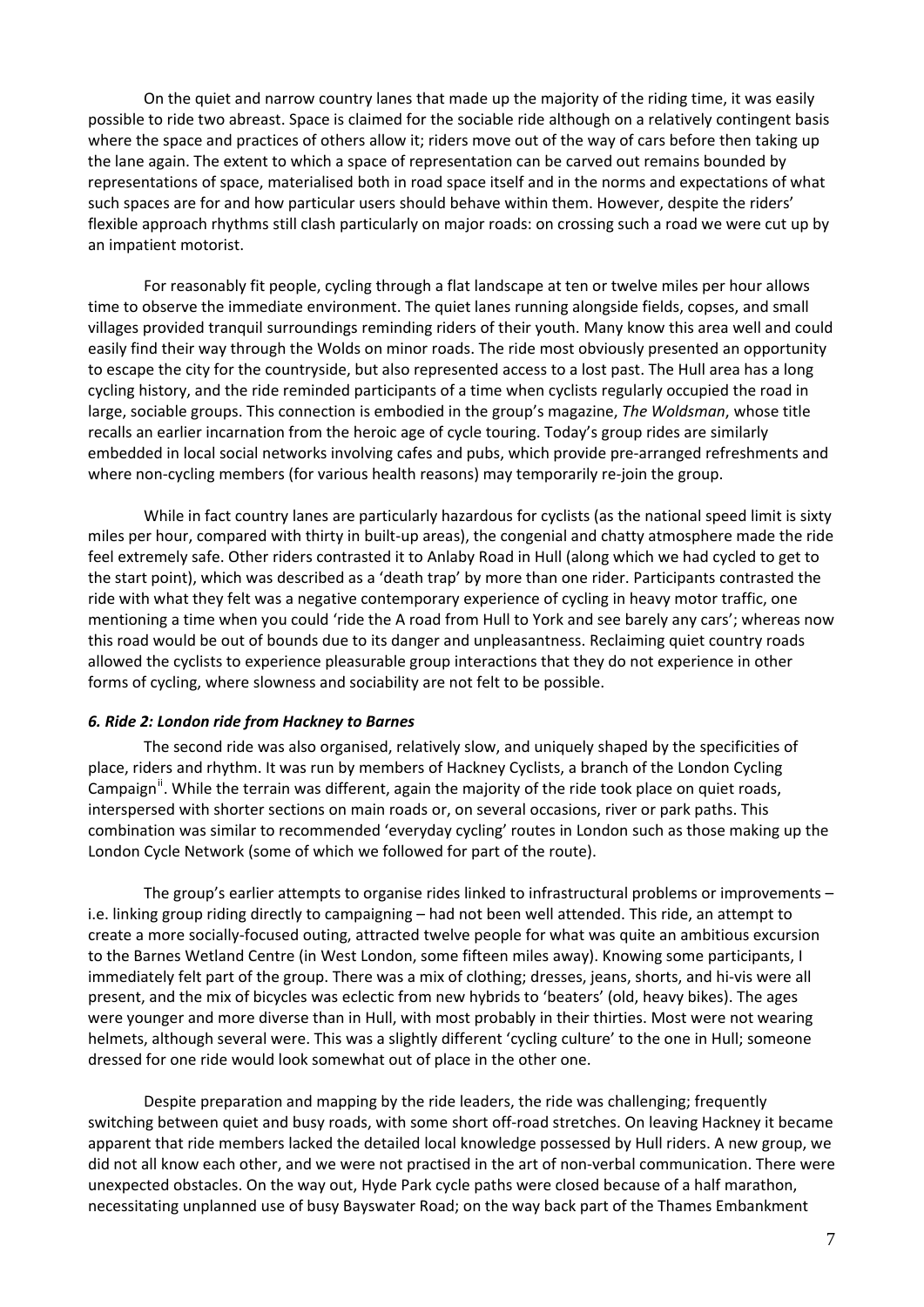was flooded again leading to an on-road detour. Such problems can however generate a group identity – humorous stories told by the more experienced Tower Hamlets contingent over lunch described previous mishaps and the group's struggle to overcome them.

Like the Hull ride, the Hackney ride was sociable and involved sharing local knowledge. At the morning coffee stop at Regents Park, we chatted and looked at the route plan. Conversations en route sometimes referred to local landmarks. While cycling through Kensington, Joan (who used to live in the area) drew contrasts between Kensington and Hackney. Stopped outside the former Lots Road Power station while waiting for several group members, I talked about its history generating power for London Underground. Such stops were frequent; once we lost several group members for fifteen minutes. At traffic lights, often only some of us would get through, creating a choppier rhythm than on the Hull ride. There was less established communication practice and sometimes we had to shout ahead; ride leader Mairie often looked back to check people were following (more necessary in urban rides with frequent signal controlled crossings), but the rest of us did this less frequently.

Where the group as a whole wasn't able to cross a road or get through lights together, we stopped and waited, shouting forward to those at the front of the group. Chris, at the back, was checking we were all present; while Mairie at the front was frequently looking back to ensure we were all following her. (Author 1, Fieldnotes)

While waiting we frequently occupied street space and chatted to each other. Despite the choppiness the ride possessed flow, moving together as an object:

The long series of pictures I took between Hackney and Regents Park (one every two seconds) shows the flow of participants cycling singly, in pairs and in threes, moving apart again and back together. As someone new to group rides myself I find it great to be able to cycle along unfamiliar places and not worry about the route. (Author 1, Fieldnotes)

As in Hull, there was a fluid pair formation and a more defensive single formation; particularly on the way back when we were more tired, and on the way there on the busy road next to Hyde Park after we were refused access. While the ride attempted to create an experience differing from everyday London cycling, this was not always successful: as in Hull, A roads occasionally forced a change of rhythm. Sociability was structured into the ride through its relationship to the rhythms of motor traffic, a relationship that was sometimes unanticipated. However, at times the ride managed larger roads in a more pro‐active manner, adopting what we call a 'convoy' formation. This was sometimes adopted on multi‐lane roads, where riders almost seemed to form a human bus – taking up similar amounts of space to a bus within one of the lanes of traffic, and changing lanes where necessary in a group.<sup>[iii](#page-11-2)</sup> This was a distinctively different urban riding experience to either the defensive line or the fluid pairs.

While in the fluid pairs formation, chatting was easy and as on the Hull ride people moved backwards and forwards through the ride, talking to different people. In the convoy formation, attention was more focused upon the road and the need to stick closely together. This formation felt quite safe; we were close together as a group and clearly visible to drivers. The single file was more frightening because we were less visible; squeezed between parked cars and moving cars. During this section one of the other riders was talking to me but I had great difficulty paying attention, caught between the parked cars (which might pull out without seeing me) and the fast moving motor traffic passing close on my right. Rather than either claiming lane space or creating a sociable space, we were pushed to the margins. By contrast residential streets were well suited to riding two abreast and talking, as were the off-road stretches.

In London there was a particularly sharp distinction between the ride back and the ride there. Generally the rhythm of the leisurely group ride involves a mid-morning coffee stop, a lunch stop, and a slightly faster ride back without a substantial afternoon stop. Here the afternoon was spent in the Wetland Centre, with a reasonable amount of walking. When the ride set off, riders were tired and quieter, and dusk fell while we were cycling back. Traffic was heavy by this time and often blocking Advanced Stop Lanes, breaking up the group formation. The sense of safety was reduced, and there was one frightening moment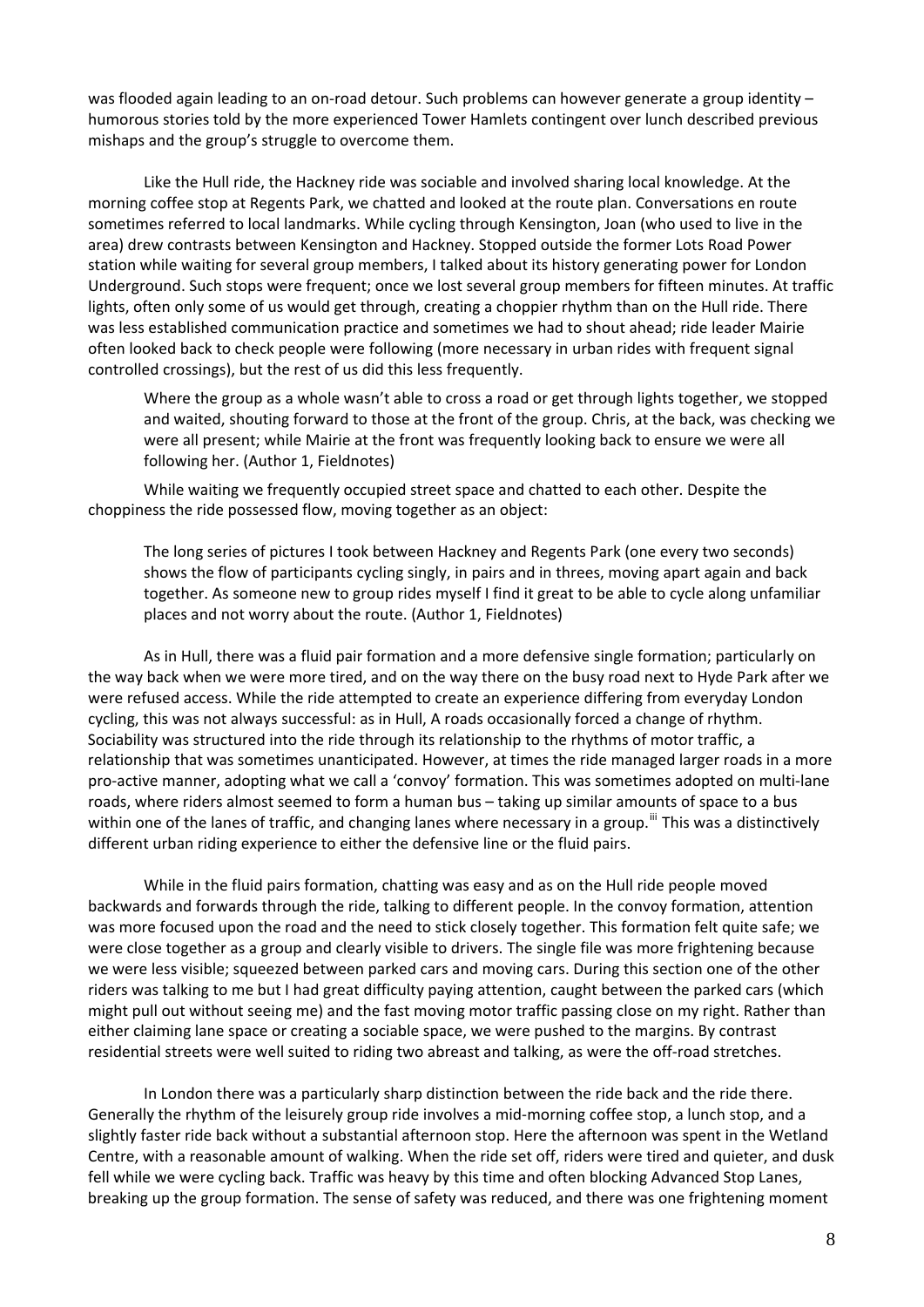when motor vehicles seemed to deliberately drive at us as lights changed. Representing the city as a leisurely place within which the cyclist can appreciate quiet streets and 'nature' (squares, parks, riversides) became more difficult as traffic volumes increased. Because of our reduced skill level and the increased environmental challenges, the return ride felt more fragmented and marginal to the streetscape, and more similar to individual riding experiences albeit with the responsibility of remaining part of a group.

The group ride through London produced a different mobile public space to cycling in a group on the Yorkshire lanes. In urban areas rhythms are likely to be choppier and one cannot avoid stretches with high volumes of motor traffic. However, generally traffic speeds are slower, and on quiet Sunday streets one can feel as if cars are few and the bicycle is dominant. Unlike Hull, the London ride did not provide a connection to a collective cycling past, instead offering an alternative way of seeing and exploring the city. Connections to the past were more individual or linked to very specific histories. Some participants said that they usually find cycling unfamiliar routes intimidating, because they cannot 'see' from the map what the route would be like (even for marked cycle routes). This suggested that group city cycling can be a way of making the city legible for cyclists, providing a way to experience new areas without worrying about the route, with space to socialise, chat and enjoy city sights.

Thus, the two rides created distinctive forms of sociality connected to their specific environments (c.f. Spinney 2010a). For the London riders, the chance to observe and experience the city in a leisurely group offered a contrast to regular experiences of hectic and repetitive individual riding (see Spinney 2007) and provided a vision of the cycling as more cycling-friendly. The Hull ride specifically connected riders to the region's past and many riders' personal memories of the area during its bicycling heyday.

### *7. Claiming and ceding space: redrawing places through group cycling*

While individual cycling practices can be sociable and pleasurable (author 2010), individual cyclists are frequently marginalised. Our interview data suggests cyclists feel pressure to get 'out of the way of traffic' even though cycling in the gutter is hazardous and unpleasant (author forthcoming; Trujillo 2010). Part of the attraction of sociable group riding is the distinctiveness of the experience, different both from travelling using another mode of transport and from cycling on one's own. As spatial practices the rides were trying to represent these spaces as sociable and leisurely, while negotiating the roadscape as instrumental space and the contingent spatial practices of others, which militate against this.

Group leisure riding intriguingly combines elements of other travel and leisure practices to produce distinctive experiences and sensibilities. The appreciation of 'nature' or 'landscape' built into many group rides may seem congruent with the middle‐class tourist gaze (Cox 2008). On city rides, this might involve appreciating garden squares, river paths, and parks, as a form of countryside within the city. Conversely, one might identify experiential similarities to group excursions on public transport, a more traditionally working-class pastime. The history of leisure rides in the UK includes not only elite organisations but also the Clarion Club, whose founders linked the collective appreciation of nature to the struggle for a socialist future (Pye 1995). Potentially, the group ride may carry a variety of connotations, and this helps to explain the attraction many interviewees felt towards the *idea*, albeit not the actual practice, of group leisure riding (see Section 4 above).

Fundamental to all types of group ride is the effort participants spend actively creating and reinforcing the group. Group rides are characterised by a consistent, collectively agreed rhythm, contrasting with more usual experiences of more atomised riding with less consistent speeds and more frequent overtaking and undertaking. Within the group ride cyclists adapt and adjust their rhythms to match others, creating a sense of elasticity, with conversations co-ordinated with movement. Riders can explore and traverse unfamiliar places without worrying about getting lost, supporting discovery and sociability. These mobile public spaces are fleeting, re-writing roads as spaces not just for transport, but also for socialising and leisure. The group intervenes in and manages multiple rhythms of the road, which shift as the group adapts to factors including cars, traffic lights, weather, skills and fitness of people.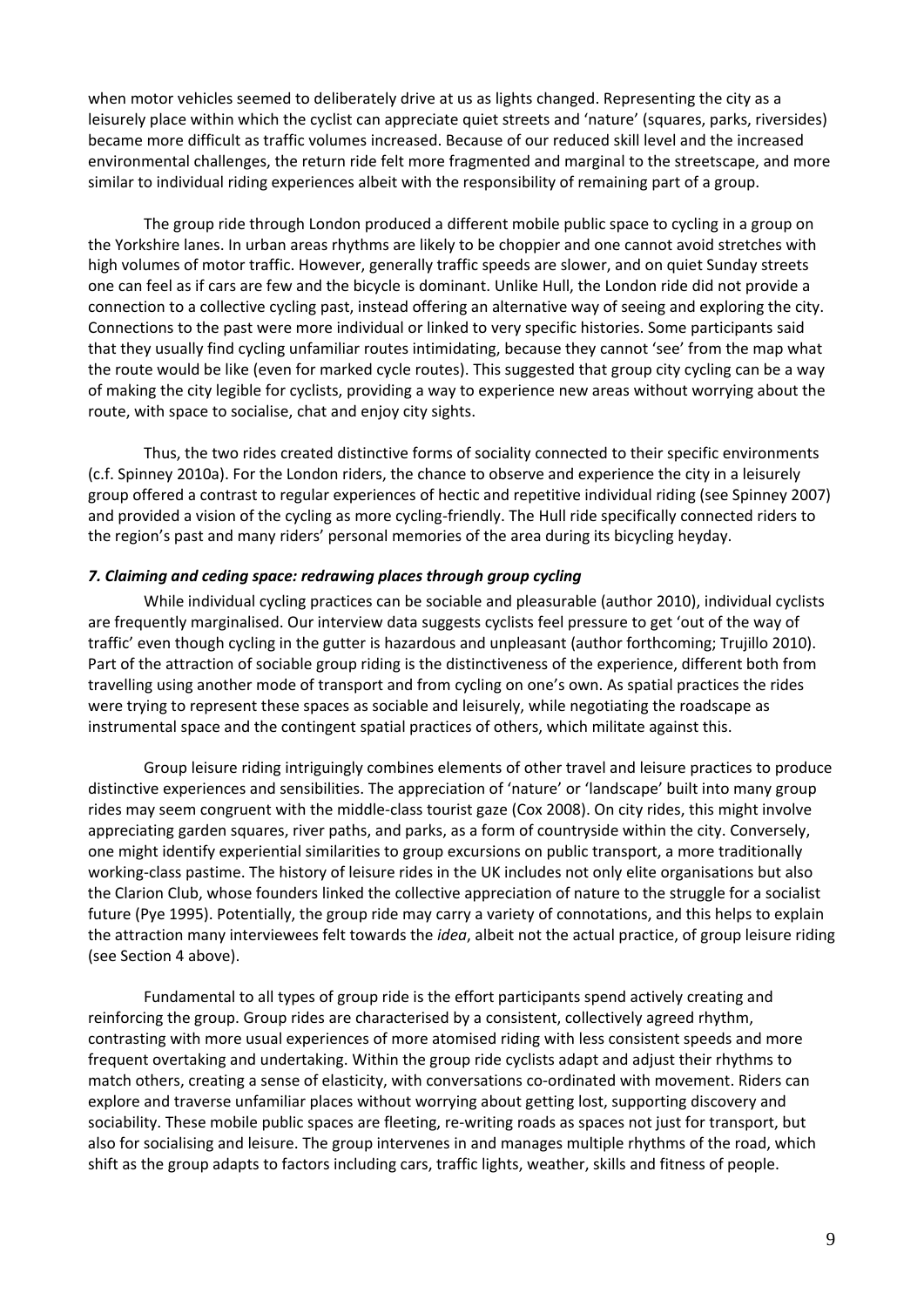Leisure rides are unlike professional cycling pelotons in embracing chatting, riding slowly, not mandating training, and not expecting participants to wear full 'club clothing'. They generally commit to looking after the slowest, prioritising keeping the group together even if some must wait: a collective ethic discouraging competition. Instead of a narrowly functional concept of roadspace, leisure rides propose an alternative spatial logic aiming at the creation of sociable spaces. Neither ride was wholly successful in this; both negotiated spaces on an ad hoc basis and both experienced 'cutting up'. The London ride's return journey almost gave up on sociable space. Attempting to redraw the contemporary urban street as sociable, it came up against space as anti‐social and 'abstract' (Lefebvre 1991) in the form of multi‐lane roads and hostile motorists. Conversely the Hull ride abandoned the urban to seek refuge in the rural, and in a past where urban cycling was a legitimate and highly visible part of the 'normal' streetscape.

The abstract space of motorisation is imposed upon participants through road infrastructure that prioritises through motor traffic and discourages use of the street system for socialisation, supported by cultural norms represented through discursive infrastructure such as the Highway Code. But abstract space is subject to continual challenge and negotiation. On these two rides, participants sometimes challenged, sometimes adapted to, and sometimes playfully subverted dominant understandings of road space. They did not follow Rule 66, but rather than being Rule‐less they constructed their own Counter‐rules, with riding three abreast allowed in some circumstances but not others. Riding two abreast was allowed on narrow roads, but participants would allow cars to pass. These in‐practice rules made leisure riding fun within the limits imposed by motorised streetscapes; a strict interpretation of Rule 66 would have seen both rides spent most of their time in single file, negating the purpose of the sociable ride.

Many participants, particularly in Hull, felt that group riding allowed access to some pleasures of cycling that are harder to realise within a highly motorised environment. This environment still continually re-imposed itself: on both rides, participants adapted to the rhythms of motor traffic; moving out of the way after encountering traffic on smaller roads, pre‐emptively moving out of the way on larger roads. On the second ride, a formation characterised as the 'convoy' mimicked the action of a large motor vehicle within multi-lane roads. This was not a 'sociable' formation – it was not easy to chat in the convoy – but it did provide a subjectively safe way of traversing multi‐lane roads. In the context of London traffic where bicycle speeds are often not similar to motor traffic speeds, this provided an alternative way of collectively cycling the city on busy roads; and an impression of what cycling on wide cycle-only lanes might be like. While on one level following the logic of abstract space, in Highway Code terms this behaviour is prohibited (interestingly, it did not seem to meet with particular hostility from drivers).

While the explicitly Critical Mass overtly seeks to create alternative presents and utopian visions of alternative futures, these rides apparently do not. Indeed, the history of UK cycling activism frequently counterposes the 'social' to the 'political', with social riding potentially suspect as both a diversion from political activity and a dangerous focus on the bicycle as leisure rather than transport object, as fetish object rather than pure utility. However, there are some intriguing parallels. For Furness (2007:312) the radicalism of Critical Mass exists in its ability to 'present bicycling as something *other* than an exclusive, competitive activity (professional cycling) or a rationalized, utilitarian choice (commuter cycling)'. But sociable weekend leisure cycling can also be seen as existing within this liminal space: neither sport, exactly, nor *tran*sport and potentially offering access to alternative public spaces, whether with reference to a lost collective past (as in Hull) or alternative *presents* existing within the city (as in Hackney).

Hence, weekend social rides may call up subversive streetscapes and timescapes (pasts, presents, and futures) as well as providing a distinctive tourist gaze in which the tourist is not only a cyclist (unusual in itself; Cox 2008) but also frequently a 'local' to some extent. While leisure rides do not overtly seek to challenge established road hierarchies, we suggest that they do so implicitly by utilising road spaces for non‐motorised flexible group interaction, challenging dominant views about the purpose of road space. These rides represent subtle challenges to a motorised present; not radical rejection, but a way of claiming space and producing places based on rhythms that differ from, and potentially disrupt, the ideal of the rationalised roadscape. But the limitations imposed by existing dominant spatial practices and imaginaries remain. The rationalised roadscape is never far away; perhaps just around the next corner.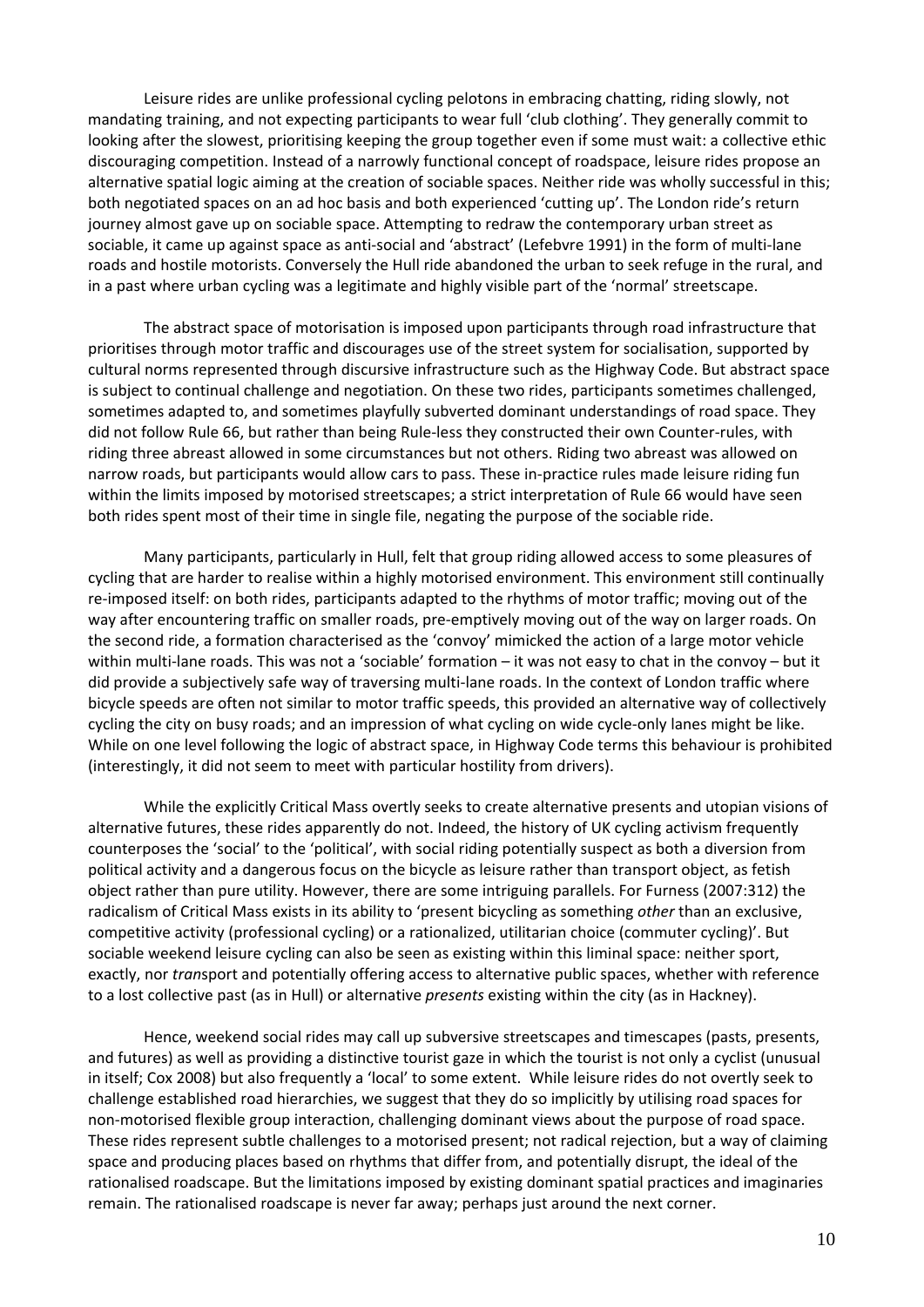# *8. Bibliography*

Augé, M. (1995) *Non‐Places: Introduction to an Anthropology of Supermodernity*. London: Verso. Barker, J. (2009) '"Driven to distraction?" Children's experiences of car travel.' *Mobilities* 4(1): 59‐76. BBC (2009)'Tyre sabotage brings race to halt'. Available from

[http://news.bbc.co.uk/1/hi/scotland/tayside\\_and\\_central/8054215.stm,](http://news.bbc.co.uk/1/hi/scotland/tayside_and_central/8054215.stm) accessed 13 December 2010. BBC (2010) '"Smelly" cyclists asked to leave New Forest pub'. Available from

[http://www.bbc.co.uk/news/uk](http://www.bbc.co.uk/news/uk-england-hampshire-11448473)‐england‐hampshire‐11448473, accessed 12 November 2010. Blickstein, S. and Hanson, S. (2001) 'Critical mass: forging a politics of sustainable mobility in the information age'. Transportation 28: 347‐362.

Böhm, S., Jones, C., Land, C. and Paterson, M. (2006) Impossibilities of Automobility, in *Against Automobility*, edited by Steffen Böhm, Campbell Jones, Chris Land & Matthew Paterson, Oxford: Blackwell: 1‐16.

Brown, K. (2010) Enacting differently-mobile rights to space: the choreography of encounters between cyclists and non‐cyclists, paper presented at 7th Cycling and Society Symposium and Workshop, Oxford, available from [http://www.tsu.ox.ac.uk/events/100906/css](http://www.tsu.ox.ac.uk/events/100906/css-brown-paper.pdf)-brown-paper.pdf, accessed 30 December 2010. Carlsson, C. (2002) *Critical Mass: bicycling's defiant celebration*. AK Press: Edinburgh.

Cox, P. (2008) 'Voyeur, Flâneur or Kinaesthete? Cyclotourism and the production of experience', Paper prepared for conference ‐ Cultural Production and Experience: Strategies, Design and Everyday Life, University of Roskilde, available from

[http://chester.academia.edu/JohnrCox/Papers/212496/Voyeur\\_Flaneur\\_or\\_Kinaesthete\\_Cyclotourism\\_an](http://chester.academia.edu/PeterCox/Papers/212496/Voyeur_Flaneur_or_Kinaesthete_Cyclotourism_and_the_production_of_experience) [d\\_the\\_production\\_of\\_experience](http://chester.academia.edu/PeterCox/Papers/212496/Voyeur_Flaneur_or_Kinaesthete_Cyclotourism_and_the_production_of_experience), accessed 29 November 2010

CTC (undated) 'Guide to Cycling with a Group',

[http://www.ctc.org.uk/resources/Go\\_Biking\\_with\\_CTC/Guidetocyclingwithagroup.pdf](http://www.ctc.org.uk/resources/Go_Biking_with_CTC/Guidetocyclingwithagroup.pdf), accessed 26 November 2010.

Dauncey, H. (2003) 'French cycling heroes of the tour: Winners and losers', International Journal of the History of Sport, 20: 2, 175 — 202

Department for Transport (2004) 'Stats19 Report Form'. Available from

[http://www.dft.gov.uk/pgr/statistics/datatablespublications/accidents/casualtiesgbar/stats19reportform.p](http://www.dft.gov.uk/pgr/statistics/datatablespublications/accidents/casualtiesgbar/stats19reportform.pdf) [df,](http://www.dft.gov.uk/pgr/statistics/datatablespublications/accidents/casualtiesgbar/stats19reportform.pdf) accessed 14 February 2011.

Department for Transport (2007) 'The Highway Code: rules for cyclists'. Available from [http://www.direct.gov.uk/en/TravelAndTransport/Highwaycode/DG\\_069837,](http://www.direct.gov.uk/en/TravelAndTransport/Highwaycode/DG_069837) accessed 13 December 2010. Edensor, T. (2010) Introduction: thinking about rhythm and space. In Tim Edensor, ed. *Geographies of Rhythm*, Ashgate: Aldershot, pp. 1‐20.

Emilsen, A. (2010) 'Pedaling Hatred: Bicycling Politics and the vox populi', Paper presented at Centre for Mobilities Research, 26 July, Lancaster: Lancaster University.

Fincham, B. (2008) 'Balance is Everything: Bicycle Messengers, Work and Leisure'. *Sociology* 42(4): 618–634. Fincham, B., McGuinness, M. and Murray, L. eds. (2010) *Mobile Methodologies*. Palgrave Macmillan: Basingstoke.

Freund, P. and Martin, G. (1994) *The Ecology of the Automobile*. Black Rose Books: Montreal. Freund, P. and Martin, G. (2007) 'Hyperautomobility, the social organization of space, and health'. *Mobilities* 2(1): 37‐49.

Furness, Z. (2007) 'Critical Mass, Urban Space and Vélomobility'. *Mobilities* 2(2): 299‐319.

Furness, Z. (2010) *One less car: bicycling and the politics of automobility*. Temple University Press: Philadelphia.

Gartman, D. (2004) 'Three ages of the automobile: The cultural logics of the car'. *Theory, Culture and Society*, 21, 4‐5: 169‐195.

Hensley, S. (2010) Rumba and Rhythmic 'Natures' in Cuba. In Tim Edensor, ed. *Geographies of Rhythm*, Ashgate: Aldershot: 159‐172.

Horton, D. (2006) 'Environmentalism and the bicycle', *Environmental Politics* 15(1): 41–58.

Horton, D. (2007) Fear of Cycling, in Horton, D., Cox, P. and Rosen, P. (eds.) *Cycling and Society*. Aldershot: Ashgate: 133–152.

Jones, P. (2005) 'Performing the city: a body and a bicycle take on Birmingham', UK, *Social and Cultural Geography* 6: 813–830.